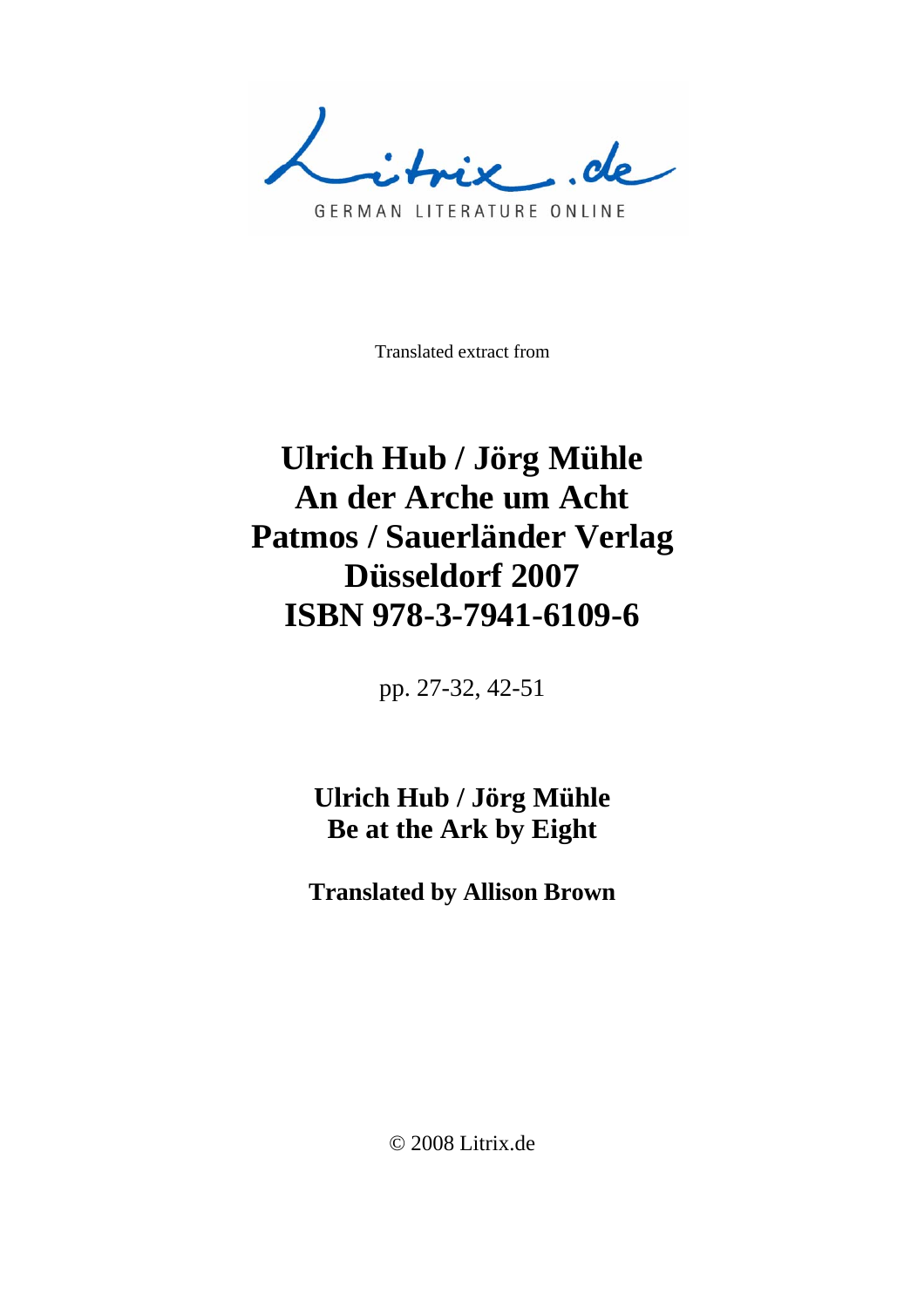

## [pp. 27–32]

Anyone who has ever been on Noah's Ark knows that it is an enormously large ship. It is so big that you can easily get lost on it. There are three different levels. Noah is incredibly proud of his ark although he claims that he got some advice on its construction from God himself. For example, God supposedly suggested that Noah use wood from a fir tree and, when it was done, that he coat it with tar to make it watertight.

The two penguins don't have a chance to appreciate Noah's skillfulness. Huffing and puffing with their heavy suitcase in tow, they follow the dove, who hurries them down the endless corridors. They have to climb over ventilation pipes and have to keep descending steep stairways until they no longer have any idea where they are. Whenever one of them quietly moans from the strain the dove turns her head and angrily hisses, "Shhh, all the other animals are already asleep!"

 At the end of a long corridor the dove opens a door and disappears behind it. It is black as night inside. The two penguins trip along behind the dove with their suitcase.

"Where are we?"

"We are down at the very bottom," whispers the dove, "in the belly of the ark."

 The two penguins put down the suitcase and look around. It's rather dark, except for a light bulb dangling from the ceiling that gives off a faint shaft of light that lights up a few barrels. They hear creaking and cracking all over.

"What smells so funny down here?"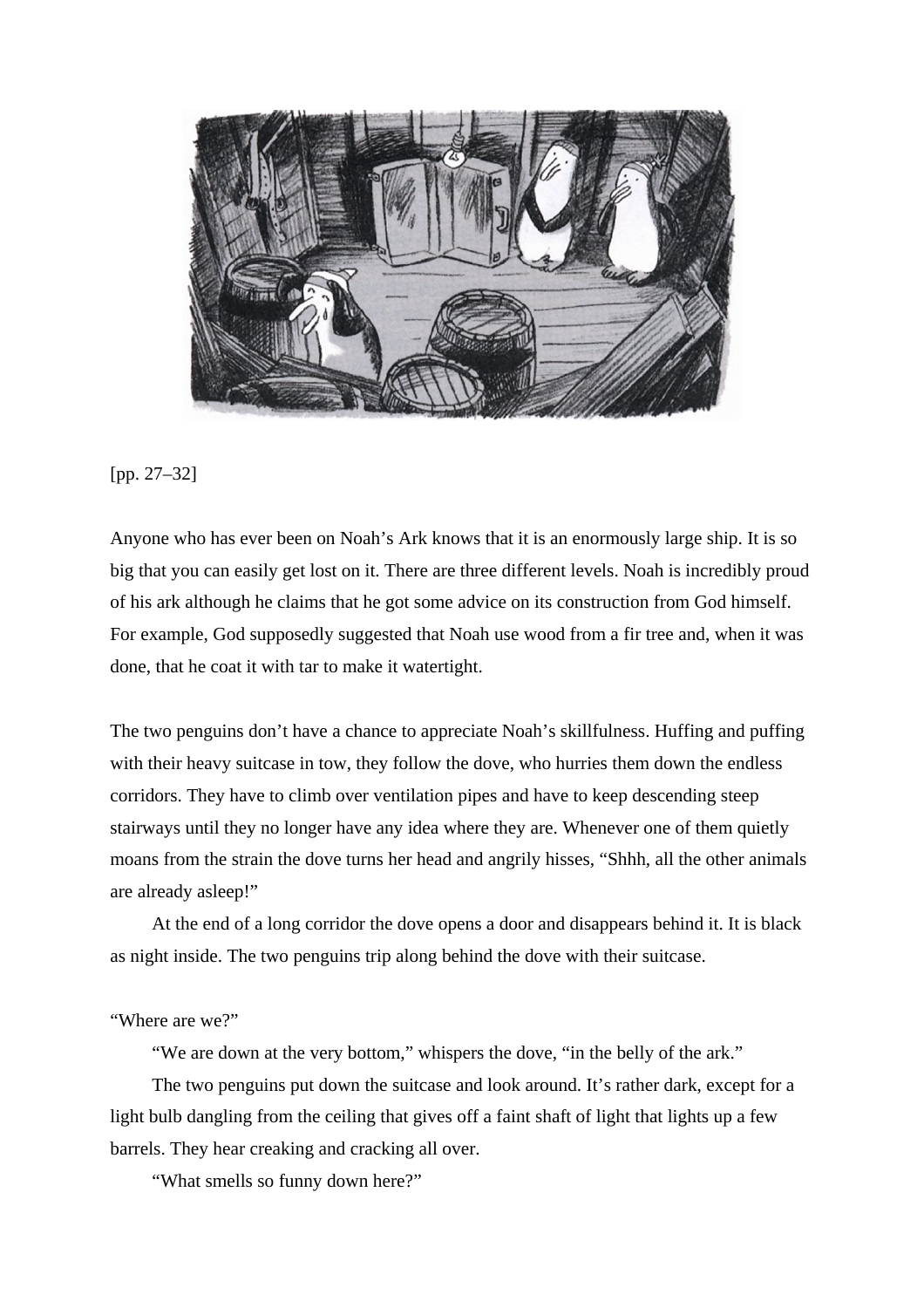"That's tar," says the dove, pointing to the barrels. "Noah had the ark coated with tar to keep the water out."

"Tar?!" squeal the penguins in unison, horrified.

 "Be quiet, or you'll wake the other animals." The dove glances nervously toward the ceiling. "Especially the lions sleep very lightly."

"This stench is unbearable."

 "Your fishy odor will cover up the smell of the tar soon enough," says the dove coolly and starts to leave. "Any more questions?"

Of course the penguins have questions. A lot of them in fact. They want to know how long the buffet is open, if they have to get dressed for meals, where they can rent deck chairs, if there is a pool on the deck, whether exercise classes are offered onboard and—

 "Where do you think you are?" yells the dove, her head turning a bright red. "This is a rescue operation, not a luxury cruise!"

At that moment they hear a mighty roar coming from an upper level. The two penguins wince and the dove looks up and rolls her eyes. "See what you did! Now the lions are awake again. It isn't easy to get a couple lions back to sleep, especially if you're only a dove. I'll leave you now, but I don't want to hear a peep out of either one of you."

"Wait a minute," ask the penguins indignantly, "do we have to stay down here the whole time?"

 "You should be happy to have gotten a place at all," responds the dove testily. "The ark is full to the rafters with animals. Down here it is dark and the air is stuffy, but at least you have some space. On the upper levels it is so crowded the animals cannot even move."

"But what should we do the whole time down here?"

"Sleep. That's what the other animals are doing."

"And when will we arrive?"

 "We haven't even set off yet," screams the dove at the top of her lungs, "and you already want to know when we will arrive?"

Then they hear a blaring trumpet from above. The two penguins cringe and the dove moans, "Congratulations! Now the elephants are also awake, and it is all your—"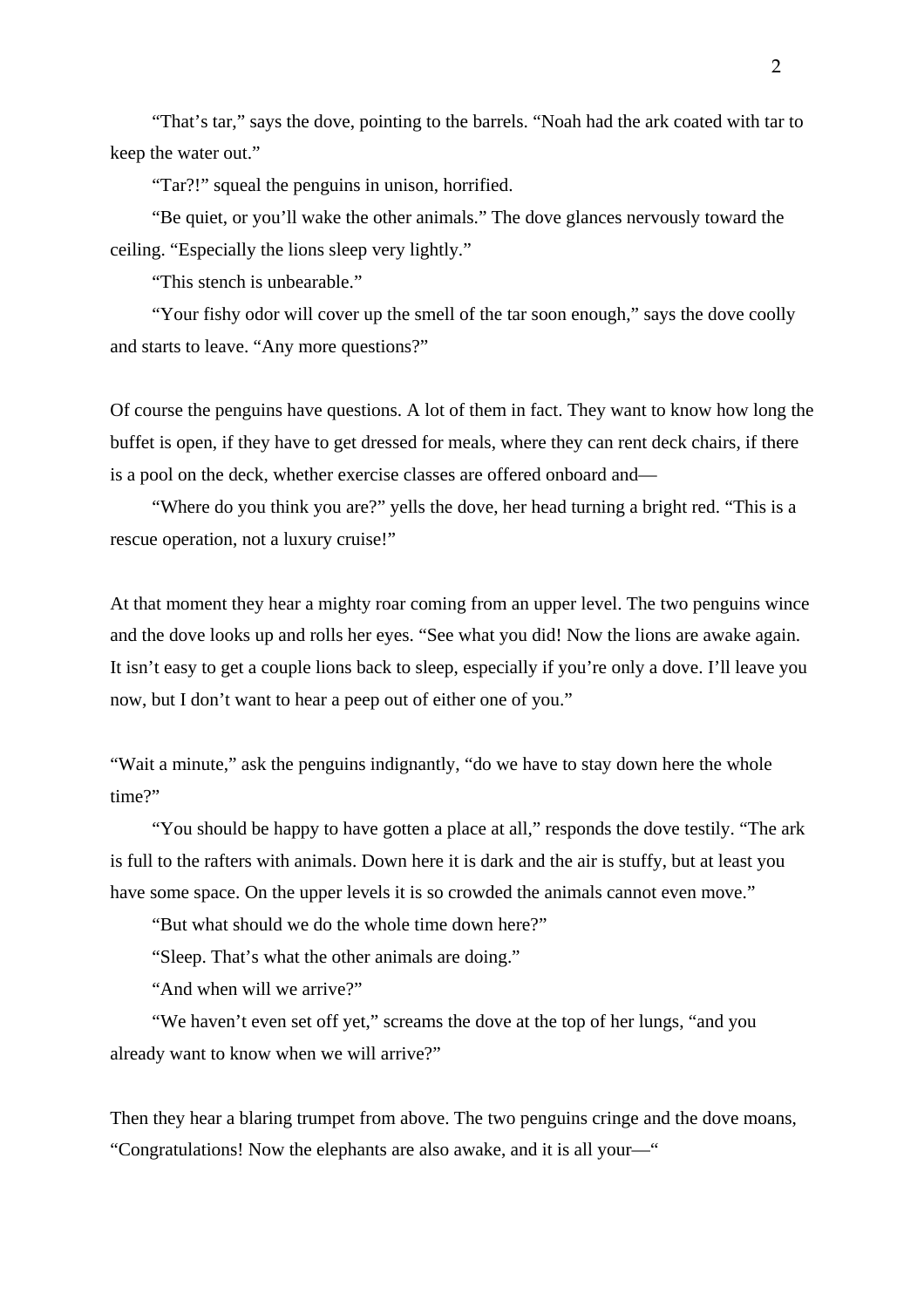Suddenly there's a mighty jolt. The bilge of the ship starts swaying. The dove tumbles over the penguins and the suitcase starts sliding across the floor. Shivering, the birds cling to one another. Terrible screams can be heard from all directions. Bears growling, sheep baaing, pigs grunting, elephants trumpeting, geese cackling, apes squealing, goats bleating, horses whinnying, dogs barking, roosters crowing, frogs croaking, chickens clucking, owls screeching, snakes hissing, hippos burping, deer being silent, cows mooing, wolves howling, cats meowing—in other words: there is a deafening din.

At some point everything quiets down again. All you can hear is a steady hum. The floor sways. The light bulb hanging from the ceiling starts to swing slowly from one side to the other.

 "We've set off," announces the dove. "Noah's Ark has started moving. Here we go. Have a nice trip."

The dove turns around one more time as she gets to the door and glances at the two penguins who are standing in the belly of the ark, shivering and holding each other tightly by the wing.

 "Funny," the dove says, "somehow I have the strange feeling I forgot something. Something very important." She scratches her head and mumbles, "Oh well, it'll come to me." Then she quickly slams the door shut behind her.

The two penguins immediately open the suitcase. "Hopefully he didn't suffocate in there."

 A little penguin is lying inside pressed together like an accordion. The two others poke him with their wings. He doesn't move. They put their heads down into the suitcase and sniff at him. He smells odd.

 At first glance the little penguin seems to be dead, but when he hears one of the penguins say to the other, "He'll certainly go to heaven," he shoots up like a spring and stands there in the suitcase, looking around. He asks eagerly, "Where am I?"

"On Noah's Ark."

"What smells so funny?"

"It's tar," they tell him, "but you'll get used to it."

 "I don't like it here," says the little penguin, climbing out of the suitcase. "I'm going home."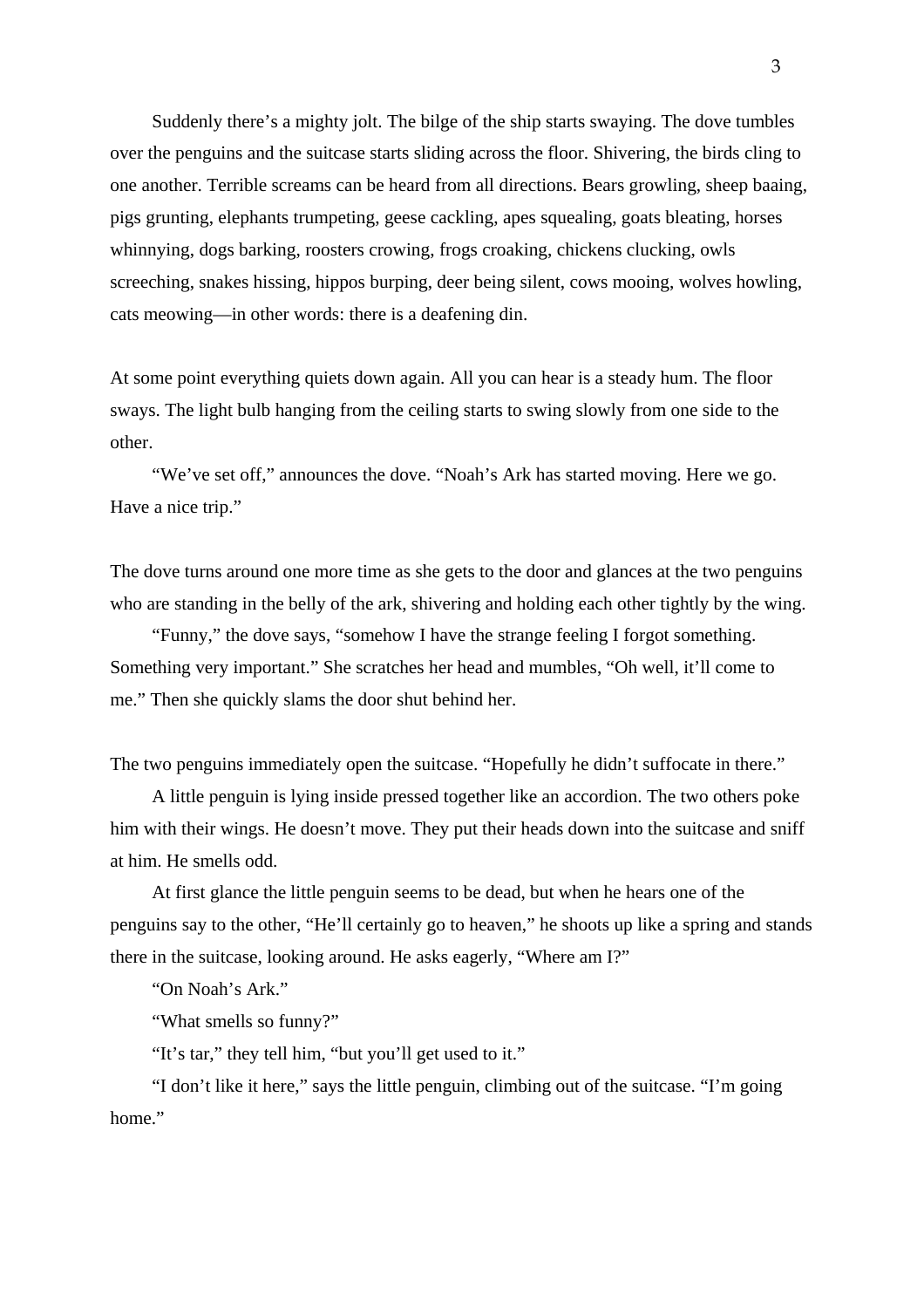Cautiously the other two explain to him that there is no more home and that everything has been flooded because God brought on a great Flood covering the entire earth.

The little penguin swallows hard. "Then there really is a God?"

 "He has proven that to us once and for all," the other two explain, and they grab the little one by the collar. "You're always causing trouble. Actually only two penguins are allowed onboard; we secretly smuggled you onto the ark, but no one is allowed to know. Understand?"

 "And what about all the other animals?" asks the little penguin, but no one answers him. The two others just stare at their feet. Finally they respond, shrugging their shoulders, "They'll realize sooner or later."

"Realize what?"

"Well…"

"That they are drowning?!"

"We didn't say that," the other two look accusingly at the little penguin.

"God is letting all the other animals drown?"

 The other two penguins try to explain that God was somehow dissatisfied and he had had his fill of everything, so he wanted to start all over again. But actually, they said, they didn't really understand it all either….



[pp. 42–51]

"What was that?" asks the dove. The two penguins pretend to be listening intently. "We didn't hear anything."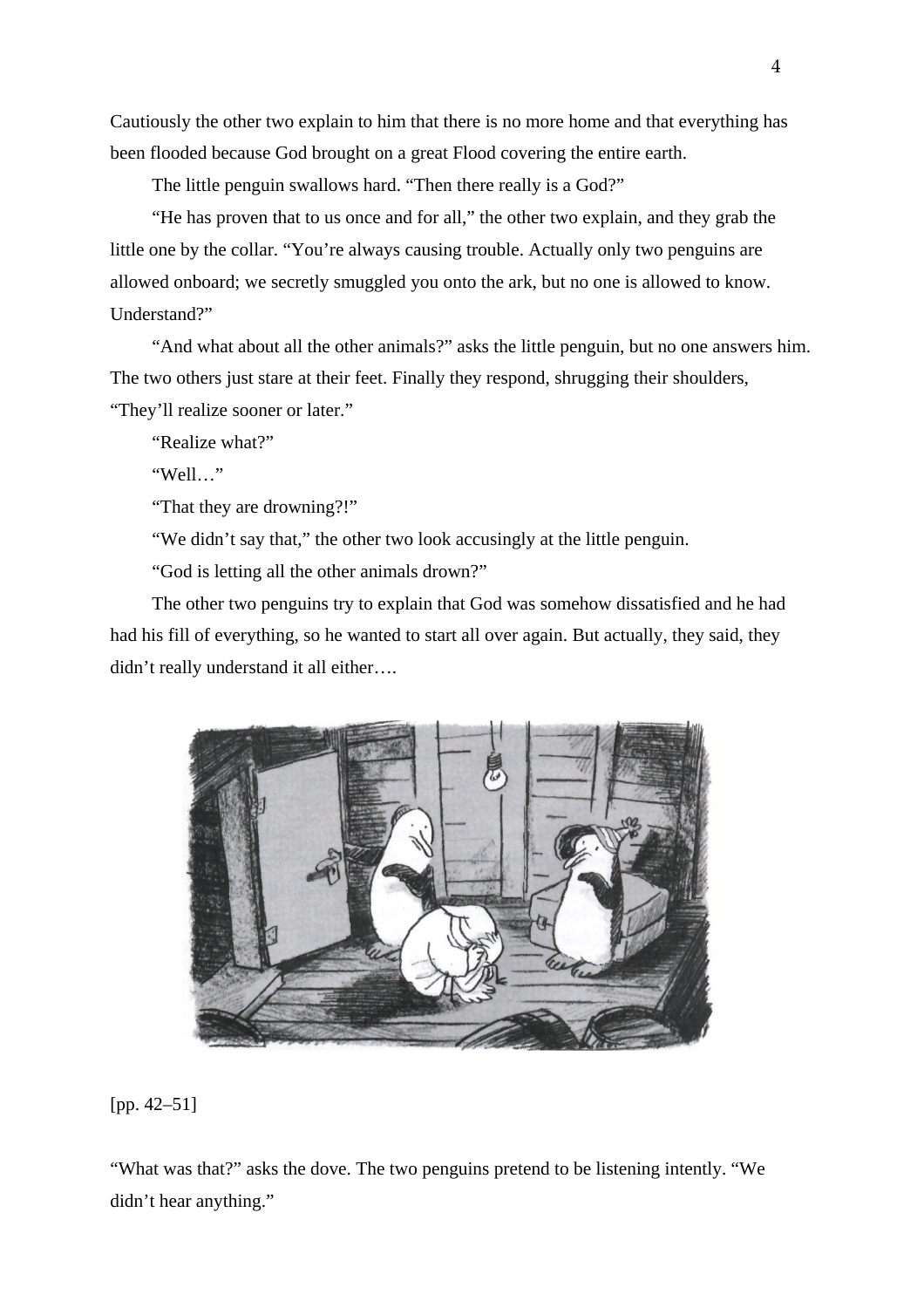"It came from the suitcase," says the dove. The penguins quickly shake their heads.

 "That suitcase seemed suspicious to me from the very beginning." The dove knocks on the case with the tip of her wing. "Open up!"

The penguins don't move a muscle.

"I want to know what is in that suitcase."

"God," calls the little penguin from the suitcase. The dove flinches. "What?!" Something in the suitcase clears its throat, and then the voice continues.

Now it is a bit deeper. "You heard right."

"I don't believe so," laughs the dove.

"You don't believe in God?" asks the voice threateningly.

"Well, yes, but—"

"But what?" thunders the voice from the suitcase.

 "But I am having a hard time," the dove tries to defend herself, "believing that God is in this suitcase."

"Why? God can be anywhere and everywhere."

The dove looks questioningly at the two penguins, who nod their heads in unison.

"Prove to me that you are God," the dove says craftily.

"You must have faith in me without needing any proof."

"That is asking a lot."

 "I know, but that is the catch," comes the voice from the suitcase, "otherwise it would be too easy. It is not for nothing that people refer to believing in God."

The dove thinks for a minute and finally says, "You know what I think?" And without waiting for an answer she continues, "I think this is a trick. I'm going to open this suitcase right now. Then we'll see."

"Whatever you say," says the voice, "but you'll be blinded."

"Blinded?"

 "Whoever looks into the face of God is blinded. If you really want to become blind then go ahead and open the suitcase. But please be careful, the left latch sticks a bit."

The dove glances hesitantly at the two penguins. One of them wonders if it is really true that looking into the face of God will leave you blind; the other desperately hopes at that moment that God might be looking everywhere on earth except into the belly of the ark.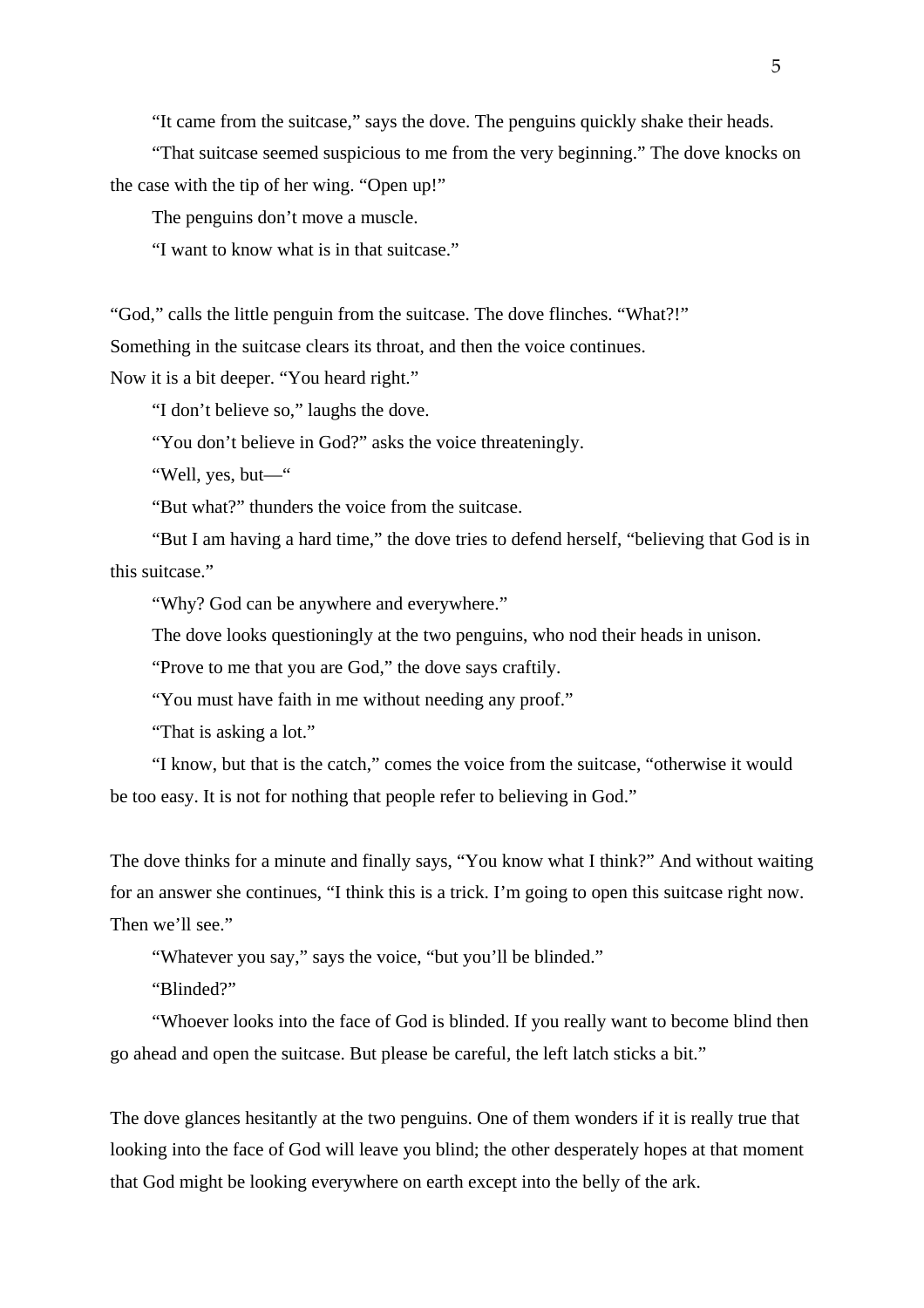After a while the voice continues. "Are you hesitating? That is very reasonable. It would be quite a shame for such a pretty white dove to lose her sight."

"How do you know that I am a pretty white dove?"

 "Come on now, I am the one who made you in the first place. After I created all the other animals I said to myself, 'To finish up I would like to make something that far surpasses all other beings—a creation that resembles me.' And I came up with a white dove."

The dove flaps her wings in excitement. "I am starting to believe that God really is inside that suitcase." She then throws herself down onto the ground in front of the suitcase and calls out: "I am so sorry that I did not believe you."

"No big deal."

"I never thought you would be so understanding."

"Unfortunately, most people have a totally wrong conception of me."

 The dove creeps a little closer to the suitcase. "To be quite honest I was even a little angry with you."

 "That's okay. I can take it. In fact it is hard to be angry with someone who doesn't mean anything to you. If you were angry with me then it means you are not indifferent."

The dove is speechless. The two penguins exchange looks of amazement. Where did the little penguin get those ideas?

 The voice from the suitcase asks, "Would you care to tell me why you were angry with me?"

 The voice still sounds friendly, but the dove has the feeling that something depends on how she answers. Is this a trap? She contemplates for a moment and then decides to go for broke and shouts out: "This Flood is a catastrophe!"

 "To be totally honest," says the voice calmly, "I am not particularly proud of this Flood. I guess I…"

"Go on," says the dove softly.

"I guess I overreacted a bit."

"Overreacted?!"

Even the two penguins look a little bewildered.

"I made a mistake," grumbles the voice.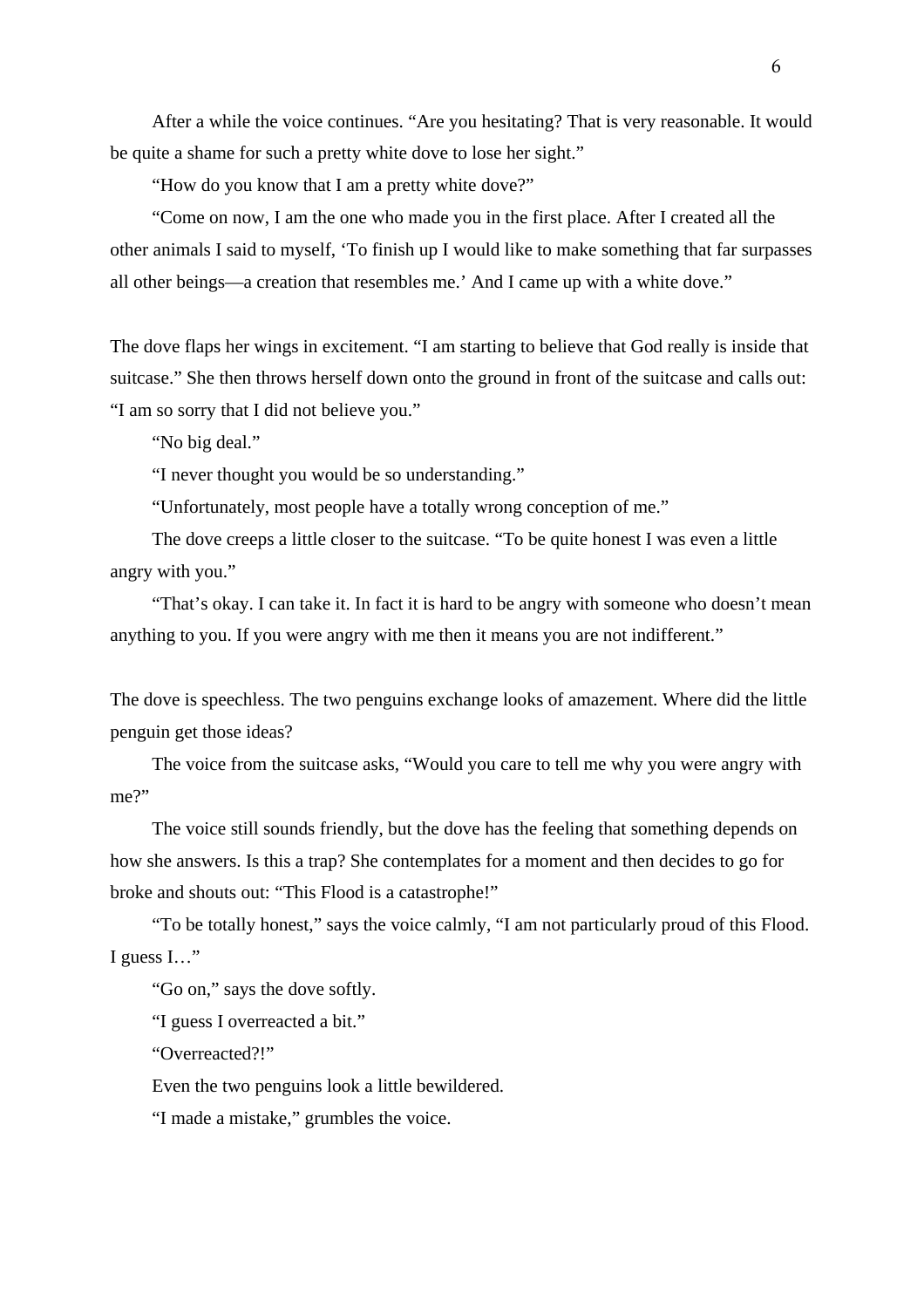The two penguins exchange glances, then they grab the dove under her wings and pull her toward the door. "God needs some rest."

 "Let go of me. This is so exciting, I never thought that having a personal talk with God would be so enjoyable."

 "You can have this pleasure any time," the voice from the suitcase says. "I am always there for you, no matter where you are."

 "In the future I will never again doubt you, and I will tell everyone how great and magnificent you are. And I guarantee," says the dove, stretching her right wing upward like a sword, "that in record time I will convince others to love you as much as I do."

 "Don't bother," comes the good-natured voice from the suitcase. "People need to decide for themselves whether or not they want to love me. Love only counts if it is given of one's own free will."

The dove is beside herself with joy and throws herself onto the suitcase, wrapping her wings around it. "I always loved you, but now I love you even more. You are even better than I had imagined."

 The two penguins turn away in embarrassment when the dove starts covering the suitcase with kisses. "Is there anything you would like? Tell me and I will do anything you ask."

"I'd like a piece of cheesecake."

The dove springs up from the suitcase. "What?"

"Some cheesecake."

All three stare at the suitcase. There is a long silence. "Maybe we should call it quits for the day," say the two penguins cautiously. "God seems very tired. This enormous Flood must have exhausted him totally."

 "In that case," says the dove, her eyes narrowing into small slits, "then He deserves some cheesecake all the more."

Cheers come from the suitcase. "This dove will certainly go to heaven!"

 "But after such a strenuous Flood," the dove asks with a mellowing voice, "wouldn't you prefer something more hearty?"

"Cheesecake will do just fine."

"With a nice brown crust?" coos the dove.

A chortle comes out of the suitcase.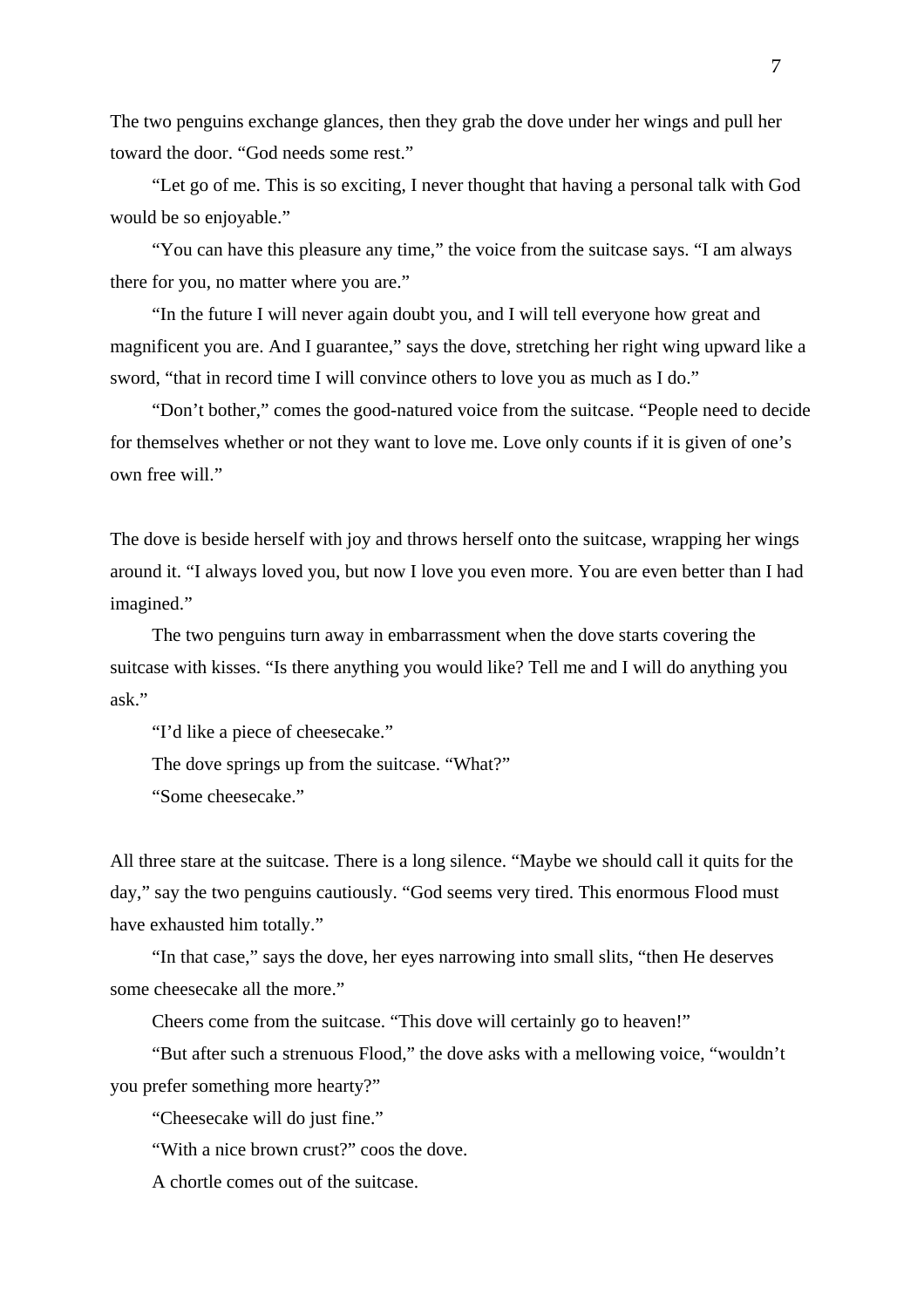"And lots of raisins?"

"The fewer the better."

"And decorated with a few colorful parasols?" pipes the dove.

 "I will never forget this," cheers the little penguin in the suitcase. He presses his eyes closed in blissful ecstasy; his wings are curled up into little fists. That is why he doesn't realize that the dove slowly opens the case as he continues speaking: "In fact I have an incredibly good memory and I am seriously considering making you into a kind of deputy and—" At that moment he finally notices that his voice no longer sounds dull and muffled. He opens his eyes. In front of him the white dove is standing with her wings folded across her chest.

 "Now I don't know God personally," snarls the dove, "but I do know one thing: That is not God."

The little penguin clears his throat. "You can never know these things."

"God is not a penguin!" hurls the dove back defiantly.

The two other penguins try in vain to convince the dove that God can take on any form at will, but the dove will not hear a word. She flaps her wings in the air, some feathers go flying, and she exclaims that never for a moment did she believe this swindle and that the penguins should be ashamed of themselves. Now she feels she has no other recourse but to inform Noah himself about this tasteless conduct by the penguins. The punishment will be terrible, she is sure of that.

At the door the dove turns around one more time before leaving. "Here on the ark you penguins will have to face the music." And she quietly closes the door behind her.

"Cheesecake, of all things," groan the two other penguins.

"I couldn't think of anything else," replies the little penguin sheepishly.

 "At that point at the latest the dove had to realize that you are not God," says one penguin, and the other one adds, "I actually realized a little earlier."

"Realized?"

"That you are not God."

 "Did you really think that God was in this suitcase?" asks the little penguin, amazed. "For a while I did. You were very convincing."

 The little penguin blushes with pride. "And I didn't even have to think very hard. The words just popped into my head."